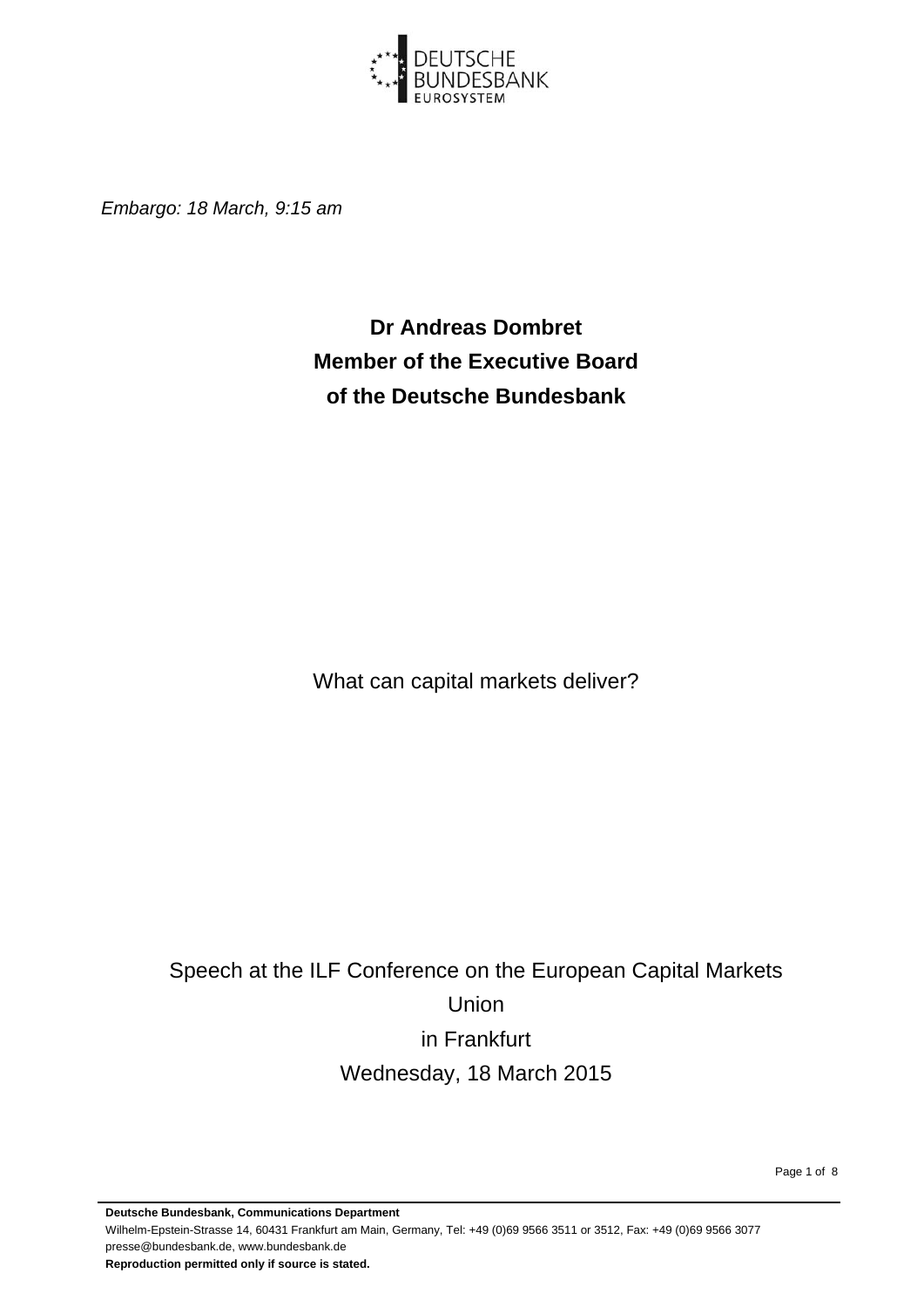#### **Table of contents**

| 2 DIVERSIFICATION - STRENGTHENING CAPITAL MARKETS3 |  |
|----------------------------------------------------|--|
|                                                    |  |
|                                                    |  |
|                                                    |  |

# **1 Introduction**

Ladies and gentlemen

Thank you very much for inviting me to speak at this year's ILF conference. The topics of this conference are very well chosen, and I am therefore grateful for the opportunity to speak at today's event and to share my thoughts on the European capital markets union. But let's begin by taking a step back.

As some of you will know, I spent ten years of my life working for JP Morgan. The legend goes that one day, old John Pierpont Morgan was approached by a young man who asked about the secret of the stock market. John Pierpont Morgan looked at the young man and replied: "it fluctuates".

In my view, that is an important thing to know about the inner nature of capital markets, but it is certainly not all there is to know. My short intervention

**Deutsche Bundesbank, Communications Department** 

Wilhelm-Epstein-Strasse 14, 60431 Frankfurt am Main, Germany, Tel: +49 (0)69 9566 3511 or 3512, Fax: +49 (0)69 9566 3077 presse@bundesbank.de, www.bundesbank.de

**Reproduction permitted only if source is stated.**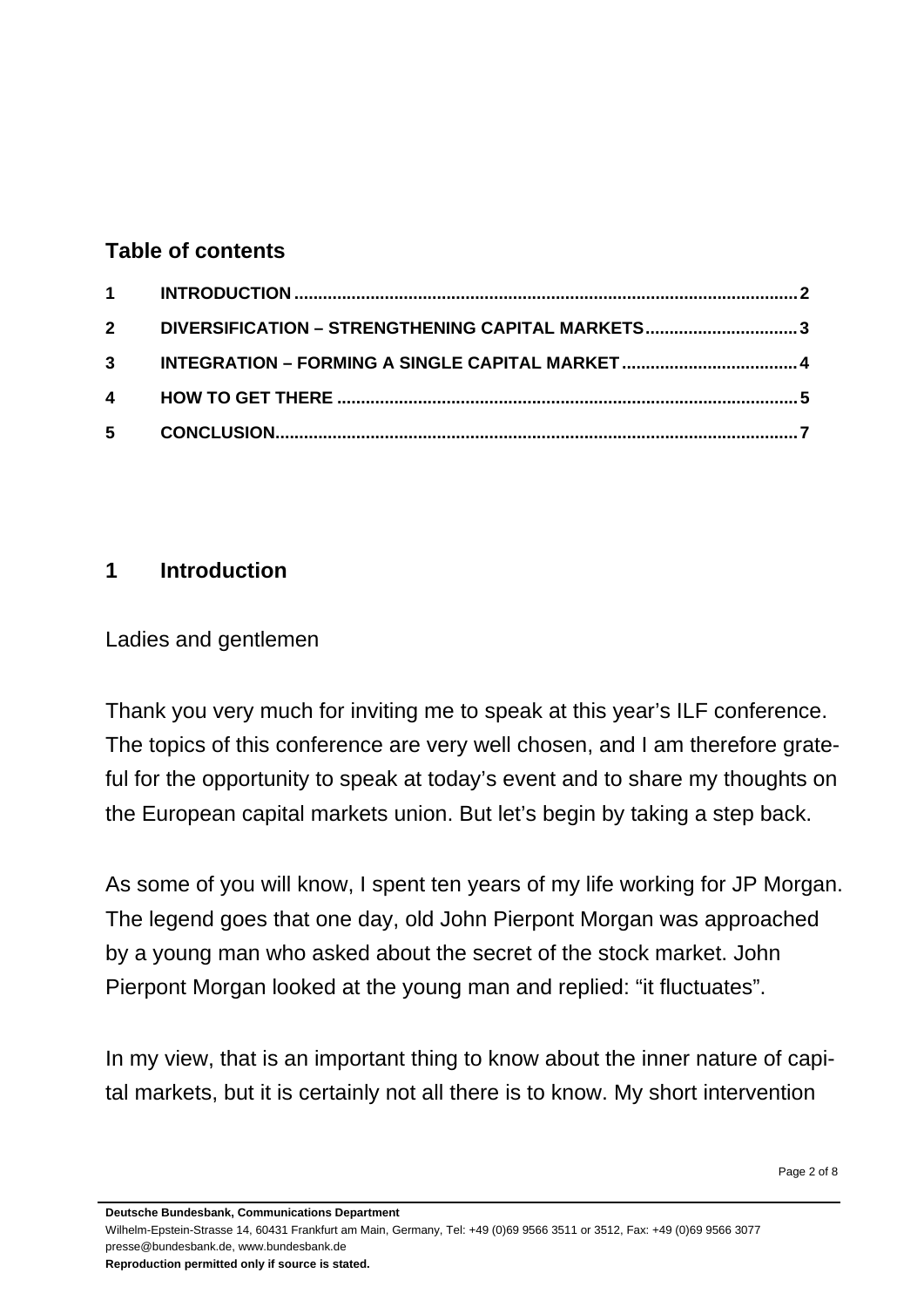today will therefore address a different question: what can capital markets deliver?

Given the current discussions about a European capital markets union, it seems that we expect quite a lot from capital markets. Let's take a closer look and discuss whether these expectations are justified.

# **2 Diversification – strengthening capital markets**

In essence, the European capital markets union has two objectives. The first objective is to increase the share of capital markets in the funding mix of the real economy. The second objective is to integrate capital markets more closely across borders.

Some people relate the first objective to the question of whether a capital markets-based financial system is superior to a bank-based financial system. Well, to sum up the empirical evidence: it is impossible to tell.

There is certainly some evidence indicating that capital markets-based financing might increase pro-cyclicality.<sup>1</sup> Nevertheless, the recent crisis shed light on these issues from another angle. A system in which the real economy relies on a single source of funding will most certainly run into trouble when that source dries up – regardless of whether it is bank funding or capital market funding.

**Deutsche Bundesbank, Communications Department** 

Wilhelm-Epstein-Strasse 14, 60431 Frankfurt am Main, Germany, Tel: +49 (0)69 9566 3511 or 3512, Fax: +49 (0)69 9566 3077 presse@bundesbank.de, www.bundesbank.de

**Reproduction permitted only if source is stated.** 

 $\overline{\phantom{a}}$  , where  $\overline{\phantom{a}}$ 

<sup>&</sup>lt;sup>1</sup> Adrian, T; Shin, H S (2010), Liquidity and Leverage. In: Journal of Financial Intermediation, Vol 19 (3), pp 418-437. Leroy, A (2014), Credit Procyclicality and Financial Structure in the EU". Available at SSRN: http://ssrn.com/abstract=2568112 or http://dx.doi.org/10.2139/ssrn.2568112.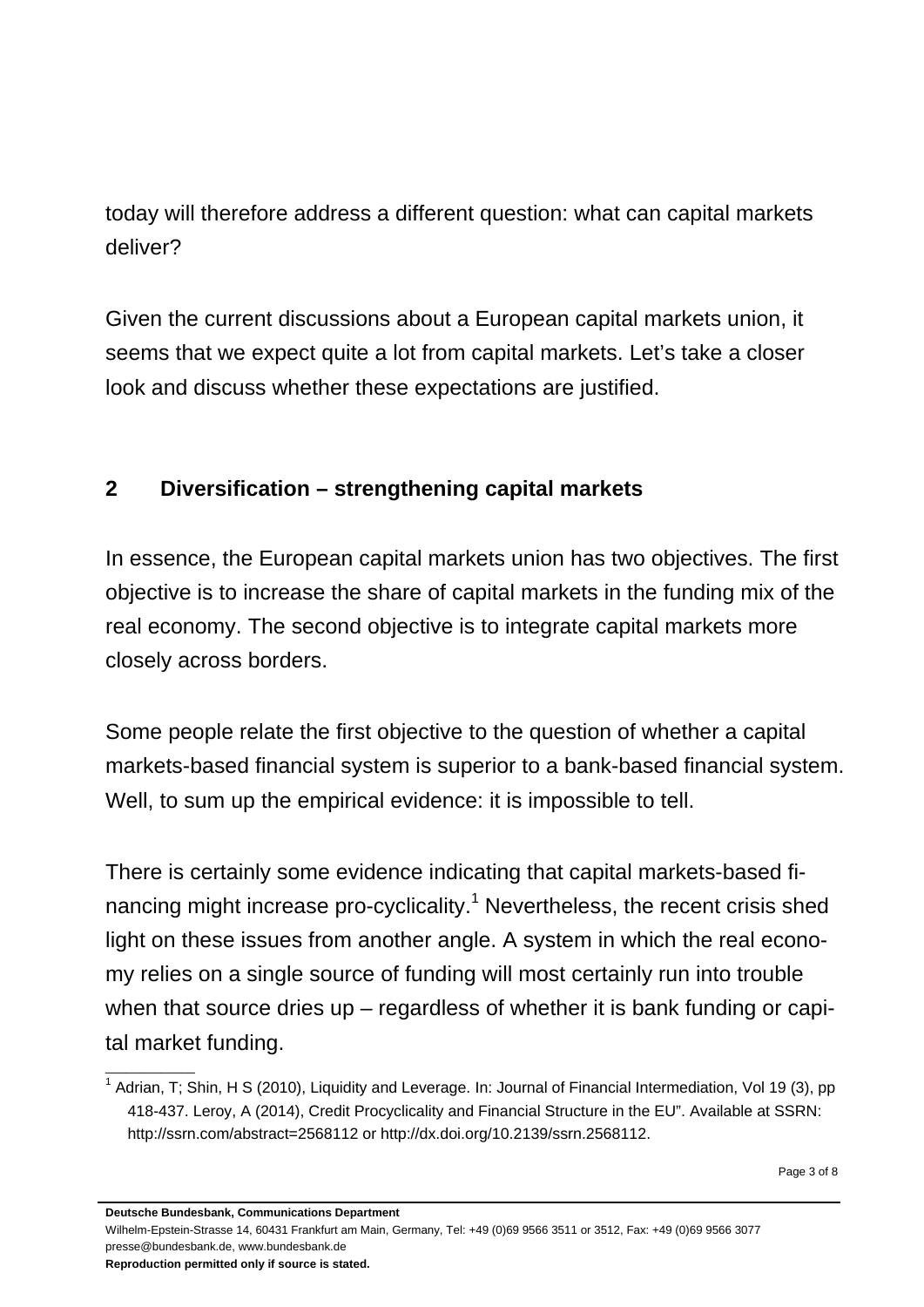Therefore, it is not a question of "either/or". The objective of the European capital markets union is not to abandon bank-based funding but to supplement it with capital markets-based funding. And in Europe above all places there is ample room to do so. The European stock market is only 60% the size of the US stock market when measured in relation to GDP. Likewise, the European market for venture capital is 20% the size of the US market, and for securitisation the percentage is even lower.<sup>2</sup>

In the end, it comes down to the uncontested argument of diversification. Increasing the share of capital markets will improve and broaden access to funding particularly for small and medium-sized enterprises. At the same time, it will improve the matching of investors to financial risk, thereby increasing the efficiency of the financial system. As a result, the financial system will be able to better support sustainable economic growth.

# **3 Integration – forming a single capital market**

The second objective of the European capital markets union is to improve the integration of capital markets in the entire European Union. What is it that integrated capital markets can deliver? One of the main arguments is that they can improve private risk sharing. The technical question is: to what degree does a shock to the economy affect consumption?

**Deutsche Bundesbank, Communications Department** 

Wilhelm-Epstein-Strasse 14, 60431 Frankfurt am Main, Germany, Tel: +49 (0)69 9566 3511 or 3512, Fax: +49 (0)69 9566 3077 presse@bundesbank.de, www.bundesbank.de

**Reproduction permitted only if source is stated.** 

 $\overline{\phantom{a}}$  , where  $\overline{\phantom{a}}$ 

 $^{2}$  Bank of England (2015), A European Capital Markets Union: Implications for Growth and Stability. Financial Stability Paper No 33, February 2015.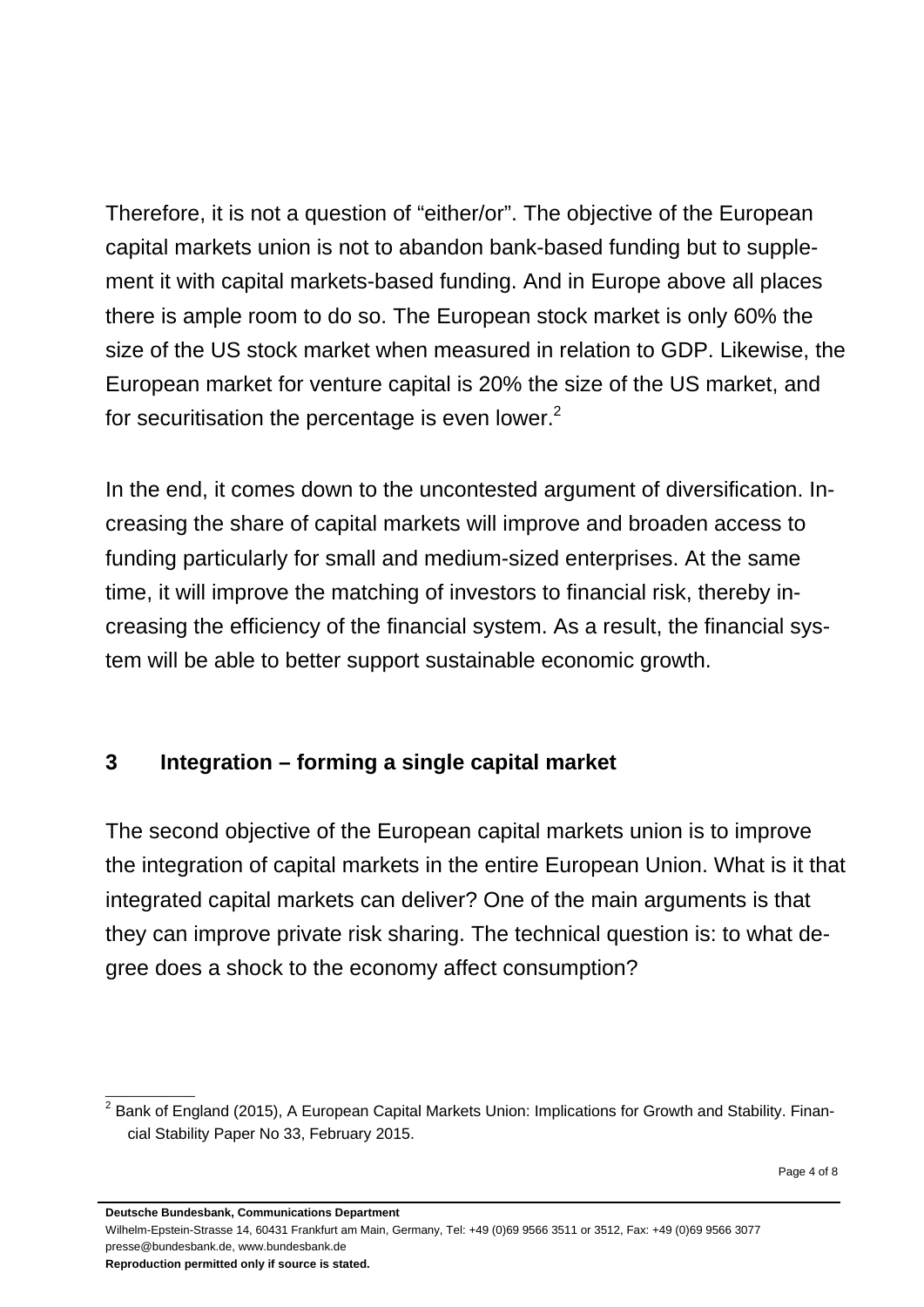Empirical studies for the United States show that integrated capital markets cushion around 40% of the cyclical fluctuations among the US federal states. A share of around 25% is smoothed via the credit markets, while fiscal policy cushions 10-20% of shocks. Altogether, around 80% of a given economic shock is absorbed before it can affect consumption.<sup>3</sup> Studies for Canada yield similar results.4

In Europe, the picture looks different. Here, it is mainly credit markets that cushion economic shocks – and they are not very effective in doing so. Altogether, only around 40% of a given shock is absorbed before it can affect consumption.<sup>5</sup> Increasing the share of capital markets and integrating them across borders would therefore help improve risk sharing in Europe and reduce the volatility of consumption.

#### **4 How to get there**

\_\_\_\_\_\_\_\_\_\_\_\_\_

Increasing the share of capital markets in the funding mix of the real economy can contribute to economic growth. At the same time, integrating capital markets across borders can help improve private risk sharing within Europe. The Bundesbank therefore believes that the European capital markets union is a goal worth pursuing.

Wilhelm-Epstein-Strasse 14, 60431 Frankfurt am Main, Germany, Tel: +49 (0)69 9566 3511 or 3512, Fax: +49 (0)69 9566 3077 presse@bundesbank.de, www.bundesbank.de

 $^3$  Asdrubali P; Sørensen, B E; Yosha, O (1996), "Channels of Interstate Risk Sharing: US 1963-1990", Quarterly Journal of Economics, 111(4), 1081-1110.

<sup>&</sup>lt;sup>4</sup> Balli, F S; Kalemli-Ozcan, S; Sorensen, B E (2012), Risk Sharing Through Capital Gains. In: Canadian Journal of Economics, Vol 45(2), pp 472-492.

<sup>&</sup>lt;sup>5</sup> Afonso, A; Furceri, D (2007), Business Cycle Synchronization and Insurance Mechanisms in the EU. ECB Working Paper No 844, December 2007.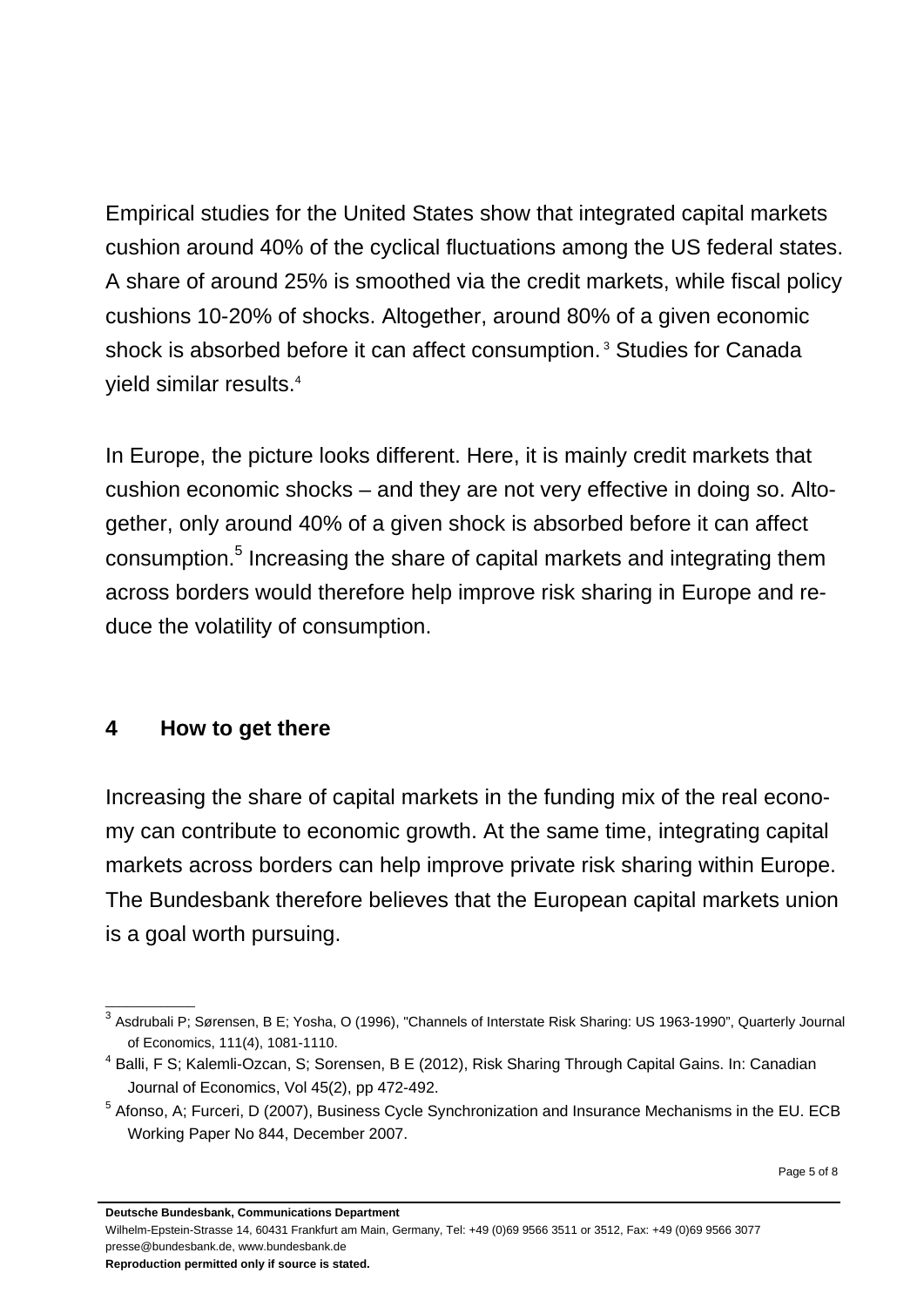But how do we get there? The argument for a capital markets union is straightforward, while its implementation is much less so. The capital markets union is a complex undertaking that touches upon many different areas. Consequently, the European Commission's green paper on this subject $^6$  includes a wide variety of suggestions and steps to be taken.

With regard to the objective of increasing the share of capital markets, we should focus on equity markets. Against this backdrop, let me emphasise the issue of taxes. Currently, tax treatment still favours debt financing over equity financing. Removing this bias in taxation would encourage companies to strengthen their equity base and thus turn more towards equity capital markets in their search for sources of funds.

In terms of the objective of integrating capital markets across Europe, there are some areas where standardisation could give us some early gains.

The market for high-quality securitisation is one of these areas. So far, a number of policy initiatives have been launched to restart European securitisation markets, including an initiative by the European Commission to develop a framework for simple, transparent and standardised securitisation.

Other areas for early action include private placements, crowd-funding or the harmonisation of prospectuses. With a view to the long-run, it might also be beneficial to further the development of funded pensions in order to enlarge and deepen European capital markets. Another long-term objective could be to harmonise insolvency laws across Europe.

**Deutsche Bundesbank, Communications Department** 

Wilhelm-Epstein-Strasse 14, 60431 Frankfurt am Main, Germany, Tel: +49 (0)69 9566 3511 or 3512, Fax: +49 (0)69 9566 3077 presse@bundesbank.de, www.bundesbank.de

**Reproduction permitted only if source is stated.** 

\_\_\_\_\_\_\_\_\_\_\_\_\_

 $6$  European Commission (2015), Building a Capital Markets Union – Green Paper.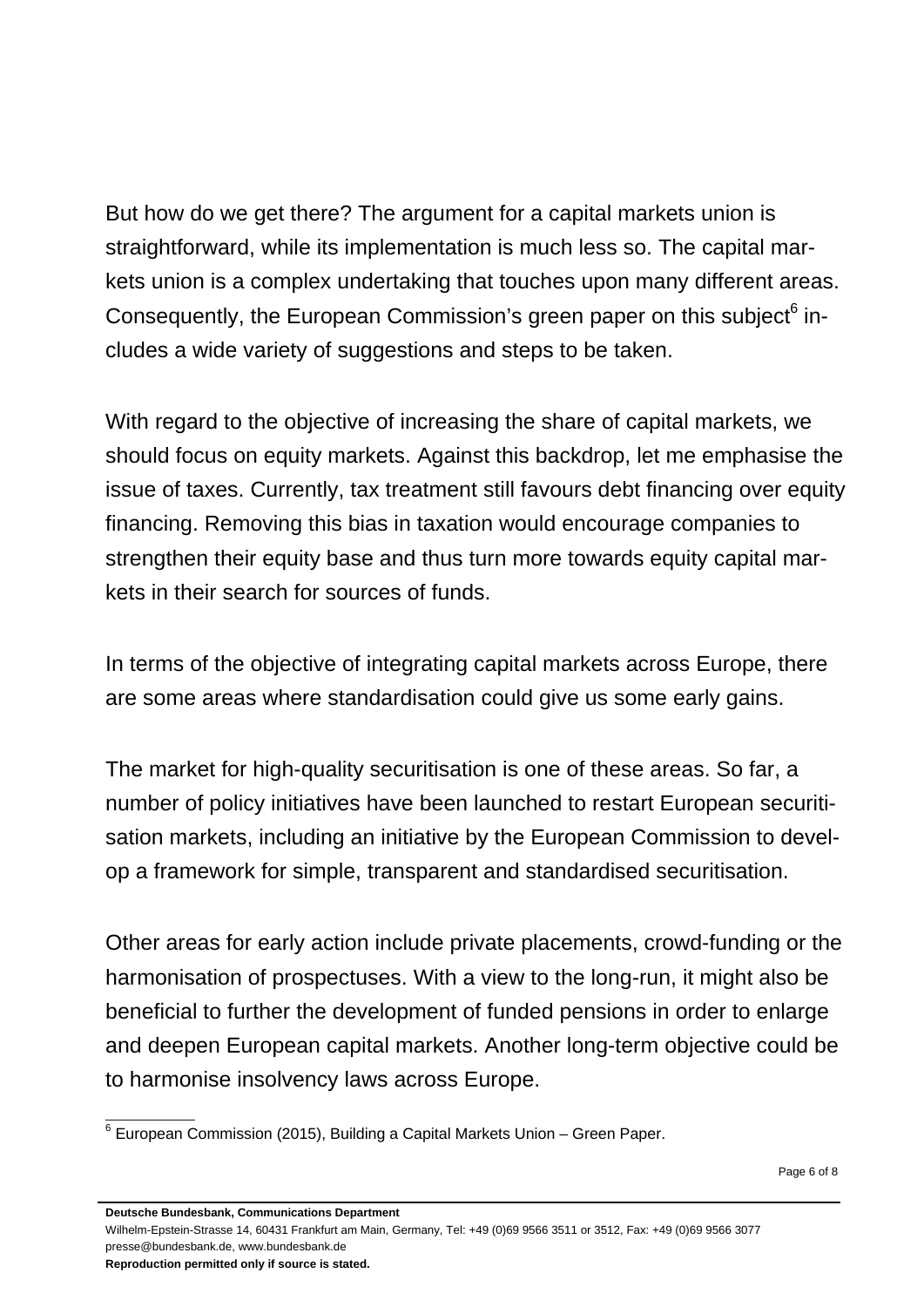In any case, we should not exclusively focus on the institutional and legal framework in our efforts to create a European capital markets union. There might also be soft factors at play, such as cultural preferences for certain forms of funding or the level of financial education. We also should address these issues in order to achieve our objective.

#### **5 Conclusion**

Ultimately, the path towards a European capital markets union will be long and arduous. There will certainly be resistance, and there will be difficulties. Therefore, we should remain realistic about what can be achieved.

Nevertheless, we embarked on the path of financial integration by adopting a single currency in 1999. And we must not stop there but deepen integration in order to make the European monetary union work. In November 2014, we took a major step by establishing a single European mechanism for banking supervision; now, we should consider taking another key step by forming a European capital markets union – one that not only includes the euro area but extends to the entire European Union.

I would therefore like to conclude with a quote that is attributed to Robert Kennedy, although he allegedly borrowed it from his brother John F Kennedy, who – according to his advisor Ted Sorensen – borrowed it from someone else. In any case, the quote goes like this: "Some see things as they are and say "why?". Others dream of things that never were and say "why not?"".

**Deutsche Bundesbank, Communications Department** 

Wilhelm-Epstein-Strasse 14, 60431 Frankfurt am Main, Germany, Tel: +49 (0)69 9566 3511 or 3512, Fax: +49 (0)69 9566 3077 presse@bundesbank.de, www.bundesbank.de